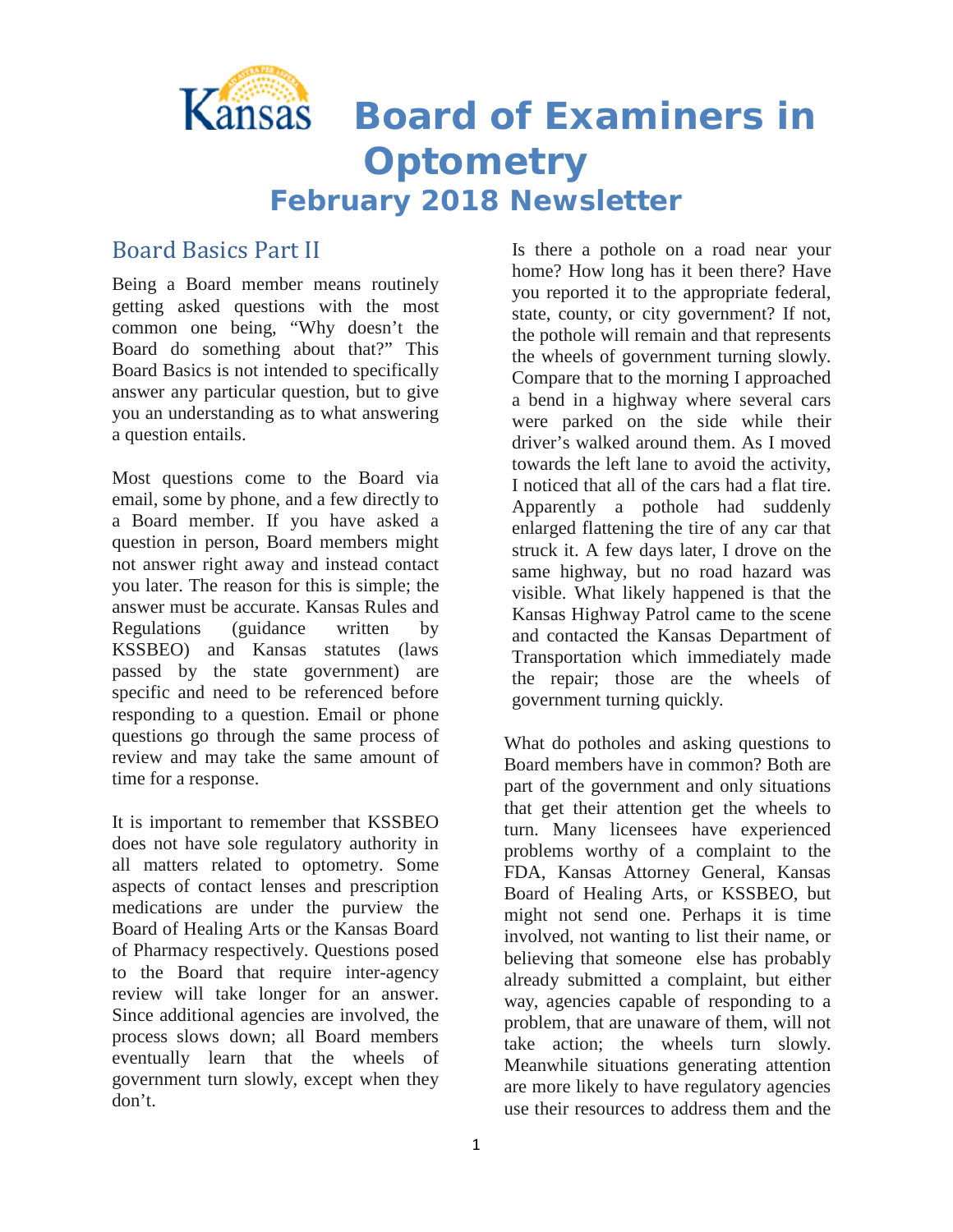wheels turn quickly.

Gerard Lozada, O.D. KSSBEO Vice President

### Paperless Renewals

Beginning in 2018, Renewals will be paperless. The Board paid for a year subscription to the OE tracker for everyone. All CE should be in the OE tracker which is automatically downloaded into the Board's licensing portal. All renewal certificates will be emailed to the email address we have on file in the database. If you need a renewal certificate mailed to you, you will need to contact the office.

# Updates to the Licensing Program

The Education page in the licensing portal is also being updated. It will now total live and non-live CE. Remember, 16 hours of the required 24 hours each year must be 'LIVE'. Live hours are those that you can reach out and touch the instructor, live webinars do not count towards the live hours.

## Patients Needed

If your practice is in Lawrence or close: The Board is looking for interesting patient cases for the annual practical exam which will be held on June 9, 2018, at Lawrence Family Vision Clinic,  $3111 \text{ W } 6^{\text{th}}$  St, Lawrence. The Board compensates each patient \$150 for their time, and provides a continental breakfast and lunch the day of the exam. Approximate hours will be 7:30 am – 12:00 pm.

We encourage you to consider patients who have either a commonplace or rare/atypical

condition. If you have any patients you think would be a good fit, please email the Board at  $kssbeo@ks.gov$ , and include the diagnosis in the email. If the Board selects your patient, we will ask for your patient's name and address at that time.

# Contact Lens Verification Requests

The Fairness In Contact Lens Consumers Act (FCLCA) was passed by Congress in 2004. At the time, the intent was to provide patients with the option to purchase contact lenses, from any distributor of their choosing, and to regulate that process. The act set up how a distributor would verify a patient's prescription and how doctors were to respond. In an attempt to promote additional regulation to the market, Kansas statute 65-4967 was passed. For the purpose of this bulletin, section b) below is applicable:

**KSA 65-4967 b)** *No person dispensing contact lenses as defined under subsection (a) may dispense contact lenses to Kansas residents unless such person meets the criteria of this section, is registered under this section and pays the annual registration fee set by the state board of healing arts. Registration fees shall not exceed the annual fee for an initial or renewal permit to practice optometry in this state as provided in K.S.A. 65-1505, and amendments thereto.*

When a contact lens verification is received, the practice has 8 business hours to respond to the request. If no response is sent, FCLCA allows the distributor to assume that the information is correct and to fill the prescription. This means that any practice receiving a request for a patient with an expired prescription, or even for someone who is not a patient of the